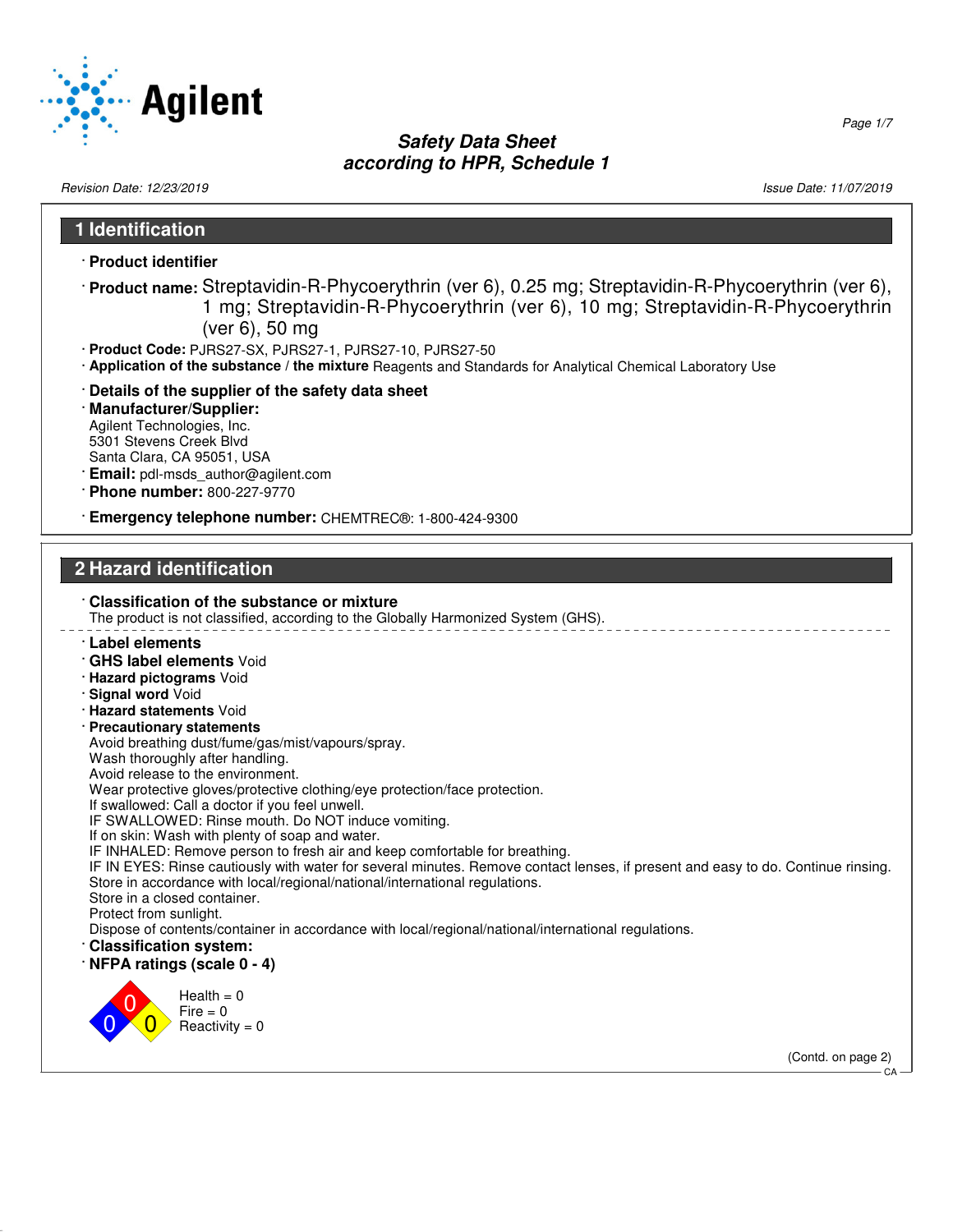Revision Date: 12/23/2019 **Issue Date: 11/07/2019** Issue Date: 11/07/2019

FIRE

(Contd. of page 1)

**Product name:** Streptavidin-R-Phycoerythrin (ver 6), 0.25 mg; Streptavidin-R-Phycoerythrin (ver 6), 1 mg; Streptavidin-R-Phycoerythrin (ver 6), 10 mg; Streptavidin-R-Phycoerythrin (ver 6), 50 mg

#### · **HMIS-ratings (scale 0 - 4)**

**HEALTH** <mark>| REACTIVITY</mark> | 0  $\boxed{0}$  $\boxed{0}$  $Health = 0$  $Fire = 0$  $Reactivity = 0$ 

#### **3 Composition/Information on ingredients**

- · **Chemical characterization: Mixtures**
- · **Description:** Mixture of the substances listed below with nonhazardous additions.
- · **Dangerous components:** Void

#### **4 First aid measures**

- · **Description of first aid measures**
- · **General information:** No special measures required.
- · **After inhalation:** Supply fresh air; consult doctor in case of complaints.
- · **After skin contact:** Generally the product does not irritate the skin.
- · **After eye contact:** Rinse opened eye for several minutes under running water.
- · **After swallowing:** If symptoms persist consult doctor.
- · **Information for doctor:**
- · **Most important symptoms and effects, both acute and delayed** No further relevant information available.
- · **Indication of any immediate medical attention and special treatment needed** No further relevant information available.

#### **5 Firefighting measures**

- · **Extinguishing media**
- · **Suitable extinguishing agents:** Use fire fighting measures that suit the environment.
- · **Special hazards arising from the substance or mixture** No further relevant information available.
- · **Advice for firefighters**
- · **Protective equipment:** No special measures required.

### **6 Accidental release measures**

- · **Personal precautions, protective equipment and emergency procedures** Wear protective gloves / eye protection / face protection.
- · **Environmental precautions:** No special measures required.
- · **Methods and material for containment and cleaning up:**

Absorb with liquid-binding material (sand, diatomite, acid binders, universal binders, sawdust).

· **Reference to other sections**

See Section 7 for information on safe handling.

See Section 8 for information on personal protection equipment.

(Contd. on page 3)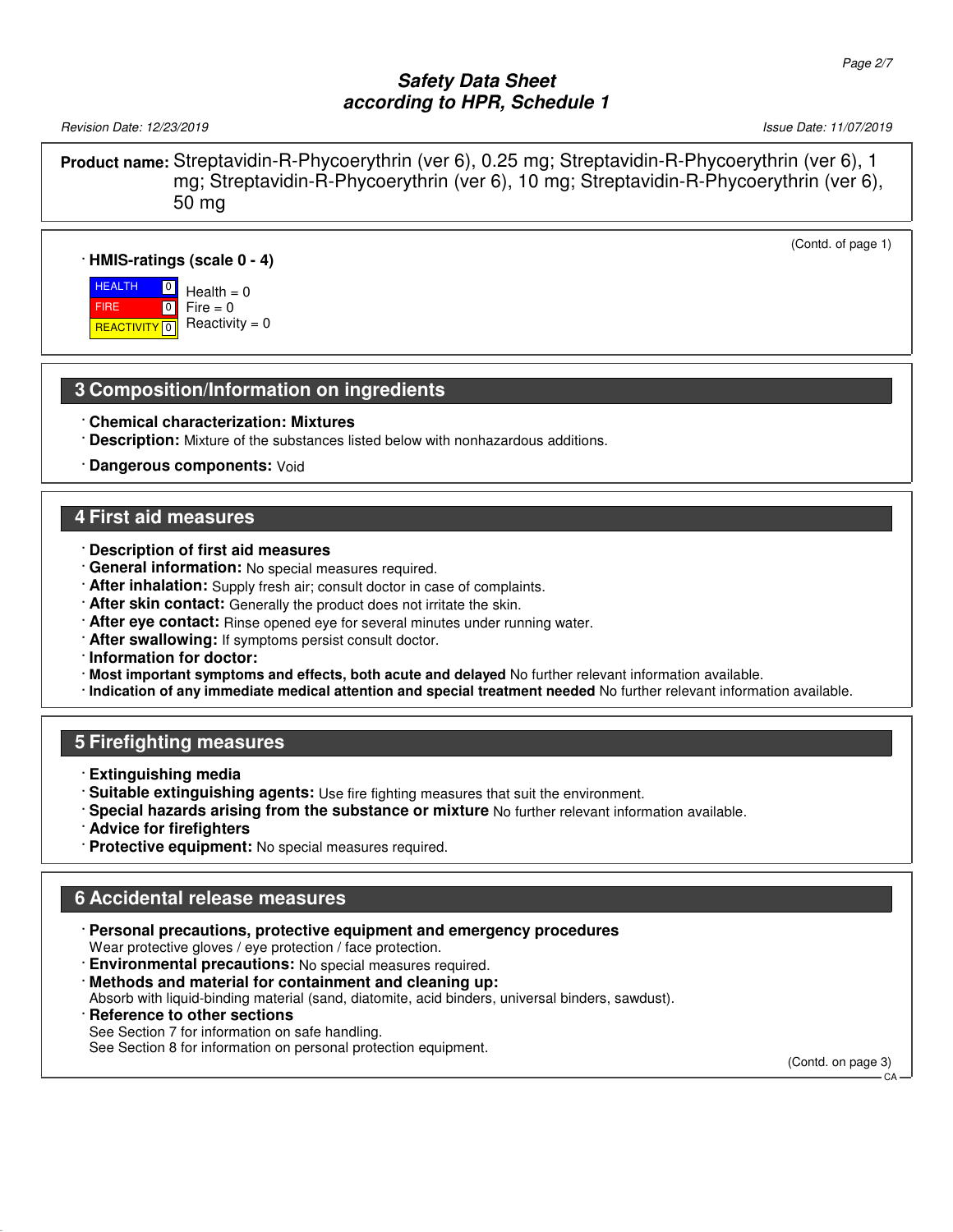Revision Date: 12/23/2019 **Issue Date: 11/07/2019** Issue Date: 11/07/2019

(Contd. of page 2)

**Product name:** Streptavidin-R-Phycoerythrin (ver 6), 0.25 mg; Streptavidin-R-Phycoerythrin (ver 6), 1 mg; Streptavidin-R-Phycoerythrin (ver 6), 10 mg; Streptavidin-R-Phycoerythrin (ver 6), 50 mg

See Section 13 for disposal information.

### **7 Handling and storage**

- · **Handling:**
- · **Precautions for safe handling** Wear protective gloves / eye protection / face protection.
- · **Information about protection against explosions and fires:** No special measures required.
- · **Conditions for safe storage, including any incompatibilities**
- · **Storage:**
- · **Requirements to be met by storerooms and receptacles:** No special requirements.
- · **Information about storage in one common storage facility:** Not required.
- · **Further information about storage conditions:** None.
- · **Specific end use(s)** No further relevant information available.

## **8 Exposure controls/ Personal protection**

- · **Additional information about design of technical systems:** No further data; see item 7.
- · **Control parameters**
- · **Components with limit values that require monitoring at the workplace:**
- The product does not contain any relevant quantities of materials with critical values that have to be monitored at the workplace.
- · **Additional information:** The lists that were valid during the creation were used as basis.
- · **Exposure controls**
- · **Personal protective equipment:**
- · **General protective and hygienic measures:** The usual precautionary measures for handling chemicals should be followed.
- · **Breathing equipment:** Not required.
- · **Protection of hands:**
- The glove material has to be impermeable and resistant to the product/ the substance/ the preparation.

Selection of the glove material on consideration of the penetration times, rates of diffusion and the degradation

- · **Material of gloves** Wear suitable gloves.
- · **Penetration time of glove material**
- The exact break through time has to be found out by the manufacturer of the protective gloves and has to be observed. · **Eye protection:** Wear eye protection / face protection.

## **9 Physical and chemical properties**

#### · **Information on basic physical and chemical properties**

· **General Information**

| · Appearance: |  |
|---------------|--|
|               |  |

| $\cdot$ pH-value at 20 $\degree$ C: | 8.2                               |  |
|-------------------------------------|-----------------------------------|--|
| · Odor:<br>Odor threshold:          | Characteristic<br>Not determined. |  |
| Color:                              | Red                               |  |
| Form:                               | Liquid                            |  |

(Contd. on page 4)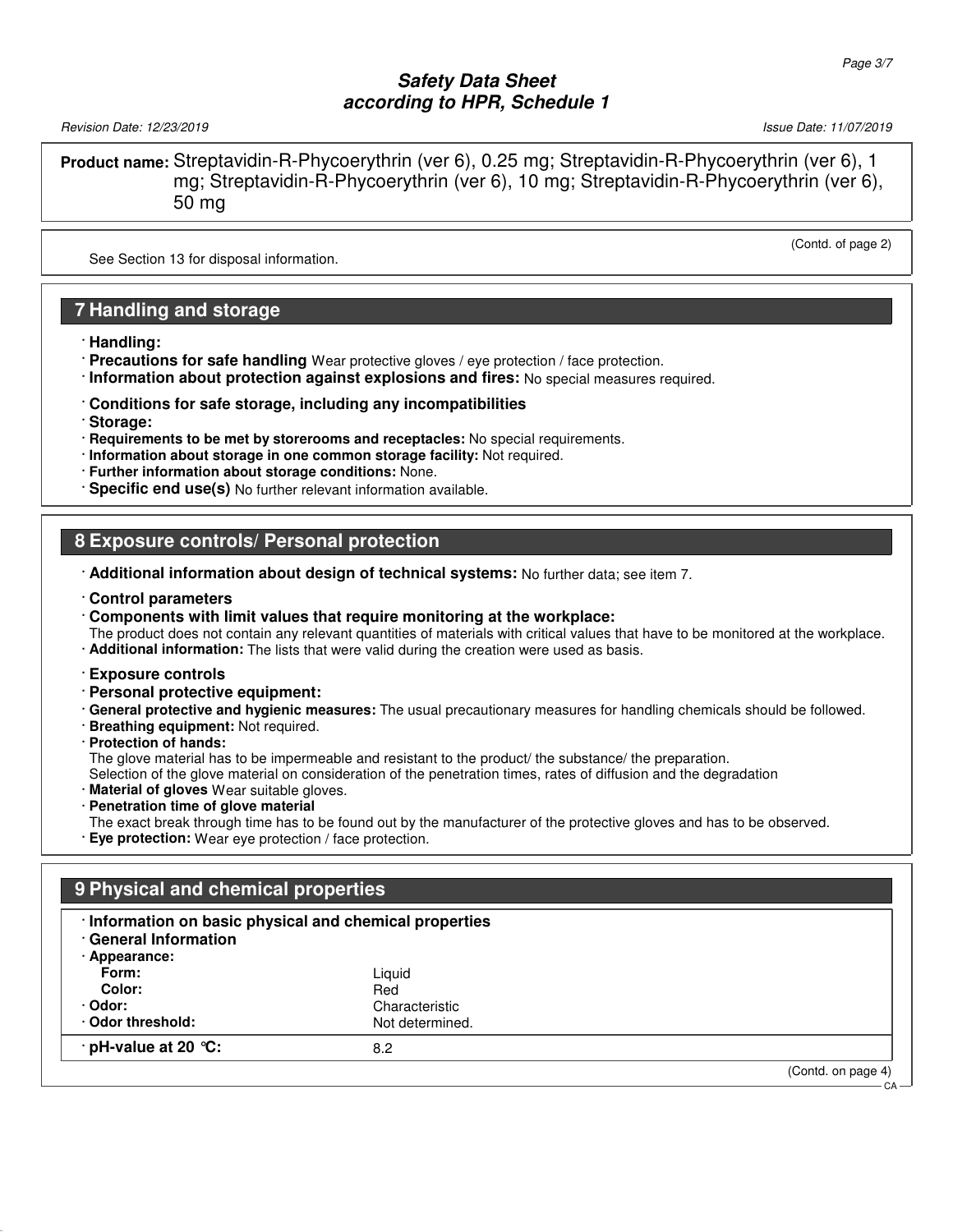Revision Date: 12/23/2019 **Issue Date: 11/07/2019** Issue Date: 11/07/2019

**Product name:** Streptavidin-R-Phycoerythrin (ver 6), 0.25 mg; Streptavidin-R-Phycoerythrin (ver 6), 1 mg; Streptavidin-R-Phycoerythrin (ver 6), 10 mg; Streptavidin-R-Phycoerythrin (ver 6), 50 mg

|                                                                                                   |                                                                          | (Contd. of page 3) |
|---------------------------------------------------------------------------------------------------|--------------------------------------------------------------------------|--------------------|
| Change in condition<br><b>Melting point/Melting range:</b><br><b>Boiling point/Boiling range:</b> | $0^{\circ}$ C<br>100 °C                                                  |                    |
| · Flash point:                                                                                    | Not applicable.                                                          |                    |
| · Flammability (solid, gaseous):                                                                  | Not applicable.                                                          |                    |
| · Decomposition temperature:                                                                      | Not determined.                                                          |                    |
| Auto igniting:                                                                                    | Product is not selfigniting.                                             |                    |
| Danger of explosion:                                                                              | Product does not present an explosion hazard.                            |                    |
| <b>Explosion limits:</b><br>Lower:<br>Upper:                                                      | Not determined.<br>Not determined.                                       |                    |
| $\cdot$ Vapor pressure at 20 °C:                                                                  | 23 hPa                                                                   |                    |
| · Density:<br>· Relative density<br>· Vapor density<br>· Evaporation rate                         | Not determined.<br>Not determined.<br>Not determined.<br>Not determined. |                    |
| Solubility in / Miscibility with<br>Water:                                                        | Not miscible or difficult to mix.                                        |                    |
| · Partition coefficient (n-octanol/water): Not determined.                                        |                                                                          |                    |
| · Viscosity:<br>Dynamic at 20 °C:<br>Kinematic:                                                   | $0.952$ mPas<br>Not determined.                                          |                    |
| Solvent content:<br>Water:                                                                        | 98.8%                                                                    |                    |
| Solids content:<br>$\cdot$ Other information                                                      | 1.0%<br>No further relevant information available.                       |                    |

## **10 Stability and reactivity**

· **Reactivity** No further relevant information available.

· **Chemical stability**

· **Thermal decomposition / conditions to be avoided:** No decomposition if used according to specifications.

- · **Possibility of hazardous reactions** No dangerous reactions known.
- · **Conditions to avoid** No further relevant information available.
- · **Incompatible materials:** No further relevant information available.
- · **Hazardous decomposition products:** No dangerous decomposition products known.

(Contd. on page 5)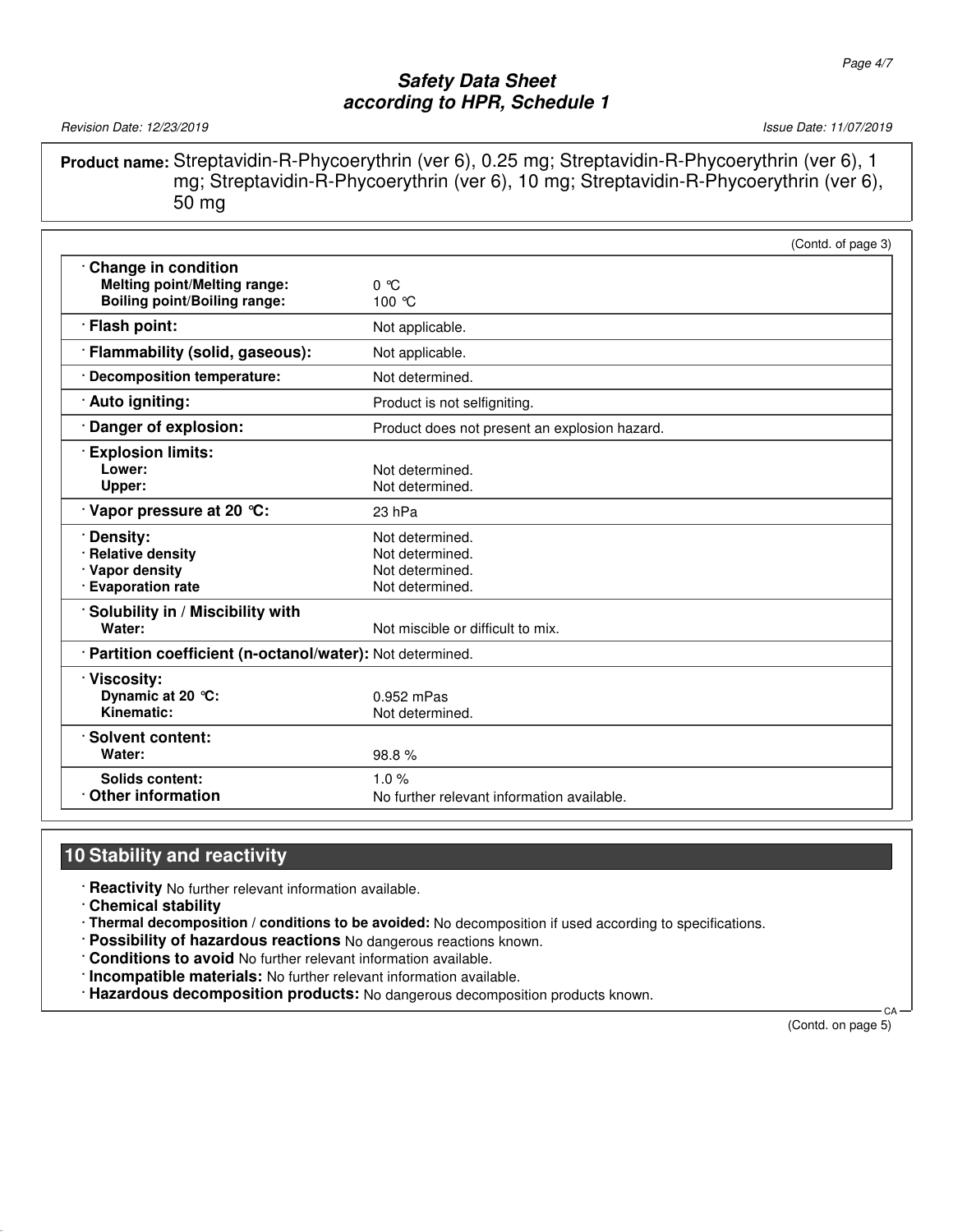Revision Date: 12/23/2019 **Issue Date: 11/07/2019** Issue Date: 11/07/2019

**Product name:** Streptavidin-R-Phycoerythrin (ver 6), 0.25 mg; Streptavidin-R-Phycoerythrin (ver 6), 1 mg; Streptavidin-R-Phycoerythrin (ver 6), 10 mg; Streptavidin-R-Phycoerythrin (ver 6), 50 mg

(Contd. of page 4)

## **11 Toxicological information**

#### · **Information on toxicological effects**

- · **Acute toxicity:**
- · **Primary irritant effect:**
- · **on the skin:** May be harmful in contact with skin.
- · **on the eye:** No irritating effect.
- · **Sensitization:** No sensitizing effects known.

#### · **Additional toxicological information:**

The product is not subject to classification according to internally approved calculation methods for preparations: When used and handled according to specifications, the product does not have any harmful effects according to our experience and the information provided to us.

#### · **Carcinogenic categories**

#### · **IARC (International Agency for Research on Cancer)**

87-86-5 pentachlorophenol 2B

#### · **NTP (National Toxicology Program)**

87-86-5 pentachlorophenol R

## **12 Ecological information**

- · **Toxicity**
- · **Aquatic toxicity:** No further relevant information available.
- · **Persistence and degradability** No further relevant information available.
- · **Behavior in environmental systems:**
- · **Bioaccumulative potential** No further relevant information available.
- · **Mobility in soil** No further relevant information available.
- · **Additional ecological information:**
- · **General notes:** Not hazardous for water.
- · **Results of PBT and vPvB assessment**
- · **PBT:** Not applicable.
- · **vPvB:** Not applicable.
- · **Other adverse effects** No further relevant information available.

## **13 Disposal considerations**

- · **Waste treatment methods**
- · **Recommendation:** Dispose of contents/container in accordance with local/regional/national/international regulations.
- · **Uncleaned packagings:**
- · **Recommendation:** Disposal must be made according to official regulations.

(Contd. on page 6)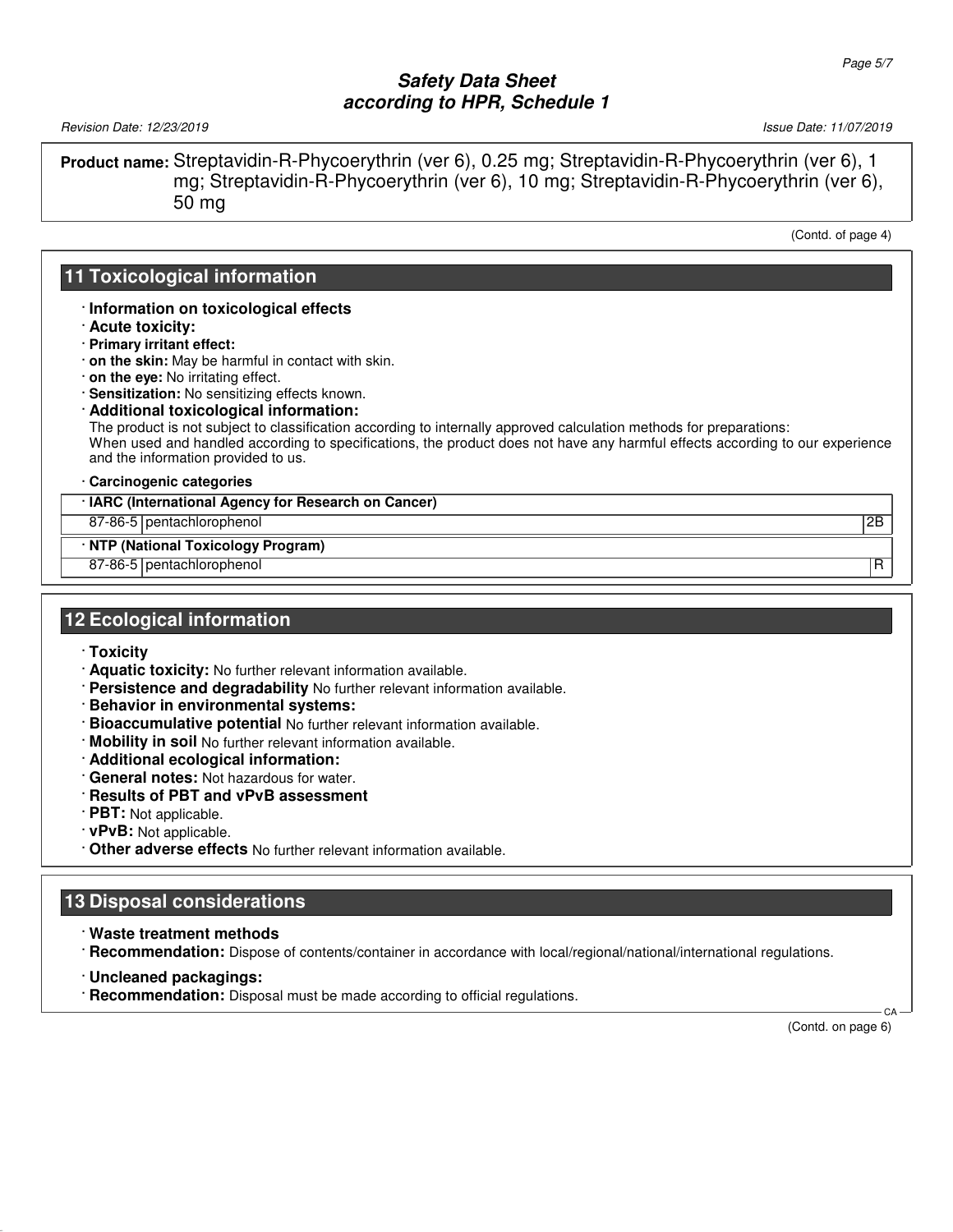Revision Date: 12/23/2019 Issue Date: 11/07/2019

**Product name:** Streptavidin-R-Phycoerythrin (ver 6), 0.25 mg; Streptavidin-R-Phycoerythrin (ver 6), 1 mg; Streptavidin-R-Phycoerythrin (ver 6), 10 mg; Streptavidin-R-Phycoerythrin (ver 6), 50 mg

(Contd. of page 5)

| <b>14 Transport information</b>                              |                 |
|--------------------------------------------------------------|-----------------|
| · UN-Number<br>DOT/TDG, ADR, ADN, IMDG, IATA                 | not regulated   |
|                                                              |                 |
| · UN proper shipping name<br>· DOT/TDG, ADR, ADN, IMDG, IATA | not regulated   |
| · Transport hazard class(es)                                 |                 |
| · DOT, ADR, ADN, IMDG, IATA<br>· Class                       | not regulated   |
| · Packing group<br>· DOT/TDG, ADR, IMDG, IATA                | not regulated   |
| · Environmental hazards:                                     | Not applicable. |
| <b>Special precautions for user</b>                          | Not applicable. |
| Transport in bulk according to Annex II of                   |                 |
| <b>MARPOL73/78 and the IBC Code</b>                          | Not applicable. |
| · UN "Model Regulation":                                     | not regulated   |

## **15 Regulatory information**

#### · **Safety, health and environmental regulations/legislation specific for the substance or mixture** · **Sara**

| Section 355 (extremely hazardous substances): |                                                                   |                    |
|-----------------------------------------------|-------------------------------------------------------------------|--------------------|
|                                               | None of the ingredients is listed.                                |                    |
|                                               | Section 313 (Specific toxic chemical listings):                   |                    |
|                                               | 87-86-5 pentachlorophenol                                         |                    |
|                                               | · TSCA (Toxic Substances Control Act):                            |                    |
|                                               | 7647-14-5 sodium chloride                                         | <b>ACTIVE</b>      |
|                                               | 1185-53-1 2-amino-2-(hydroxymethyl) propane-1,3-diolhydrochloride | <b>ACTIVE</b>      |
|                                               | 87-86-5 pentachlorophenol                                         | <b>ACTIVE</b>      |
|                                               | 7732-18-5 water, distilled, conductivity or of similar purity     | <b>ACTIVE</b>      |
|                                               | · Canadian substance listings:                                    |                    |
|                                               | Canadian Domestic Substances List (DSL)                           |                    |
|                                               | 7647-14-5 sodium chloride                                         |                    |
|                                               | 1185-53-1 2-amino-2-(hydroxymethyl)propane-1,3-diolhydrochloride  |                    |
|                                               | 87-86-5 pentachlorophenol                                         |                    |
|                                               | 7732-18-5 water, distilled, conductivity or of similar purity     |                    |
|                                               | Canadian Ingredient Disclosure list (limit 0.1%)                  |                    |
|                                               | None of the ingredients is listed.                                |                    |
|                                               | Canadian Ingredient Disclosure list (limit 1%)                    |                    |
|                                               | None of the ingredients is listed.                                |                    |
|                                               |                                                                   | (Contd. on page 7) |
|                                               |                                                                   | CA                 |